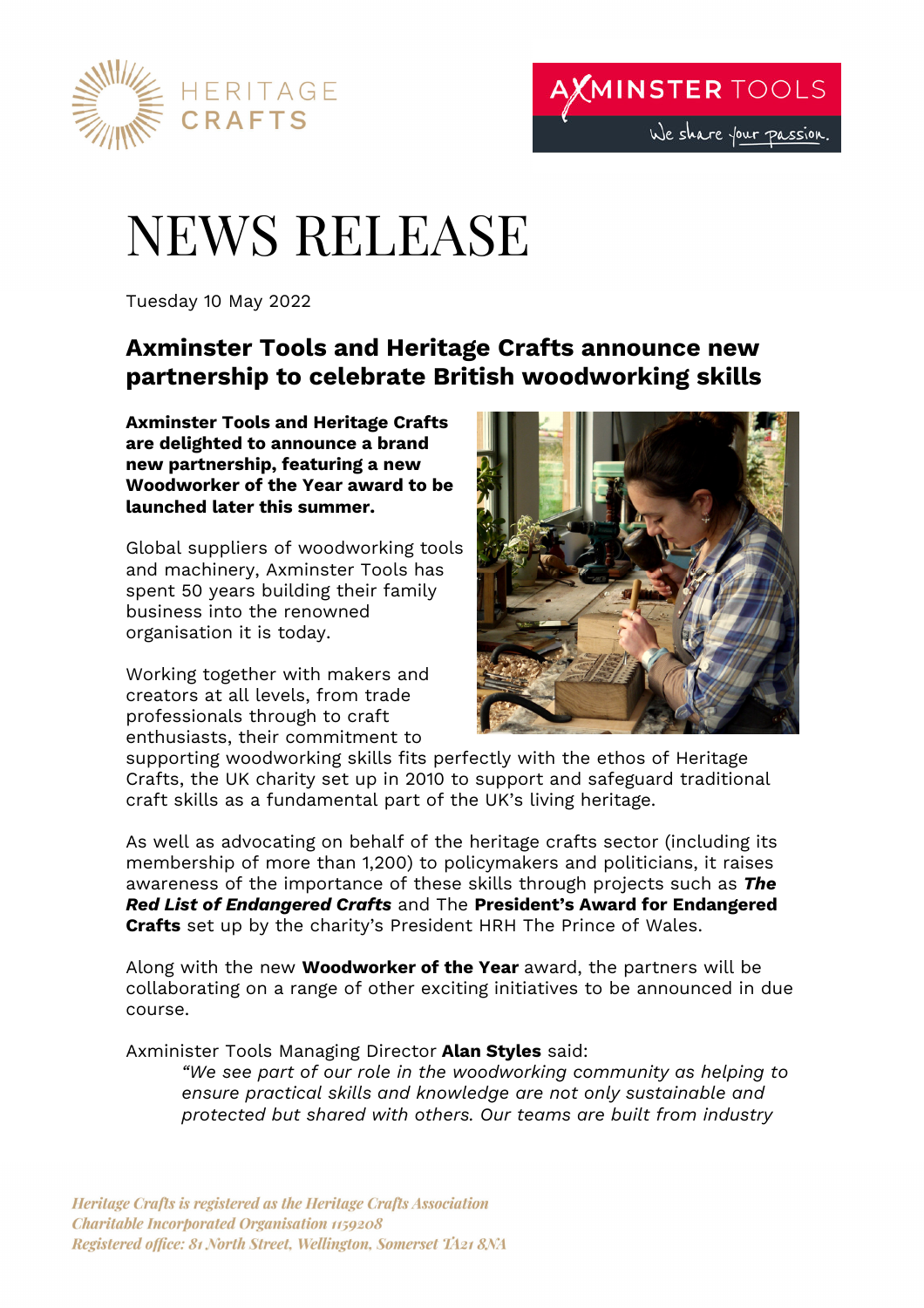*professionals, craftspeople and passionate woodworkers and we work hard to ensure that their knowledge is freely accessible to all and able to be passed from generation to generation. We believe that the benefits of celebrating and encouraging craft skills are far-reaching which is why we're delighted to partner with Heritage Crafts."*

#### Heritage Crafts Director **Daniel Carpenter** said:

*"We are thrilled to be working with Axminster Tools on this partnership to continue to lift the profile of woodworking skills as part of the UK's cultural life and economy. Axminster's support for skills at all levels fits perfectly with our vision of a healthy and viable 'craft skills ecology', providing a range of fulfilling careers and pastimes for the next generation."*

ENDS

## **Contacts:**

- For press information and photographs, contact **Daniel Carpenter** daniel@heritagecrafts.org.uk.
- For information about Axminster Tools, contact **Kelly Wakeley**, Communications Officer – kelly.wakeley@axminstertools.com.

#### **Photo caption:**

• Sarah Goss, woodcarver – www.sarahgoss.co.uk

## **About Axminster Tools**

Axminster Tools has established itself globally as a trusted seller in the mail order tools and machinery industry. They offer a friendly and personal service to many thousands of customers ranging from trade professionals and businesses to amateur DIY and craft enthusiasts.

Axminster Tools is a family business run by industry professionals and passionate craftspeople. Their knowledge is accessible to all, via regular tutorial videos, live streams, project plans and woodworking tips that are completely free to access.

As a British retailer, Axminster Tools supports British design and quality. They work with a number of UK suppliers in celebration of the nation's skills and craftsmanship. What's more, they design and manufacture an increasing number of own branded products in their Devon-based engineering facility, including bringing manufacturing back from overseas in many cases.